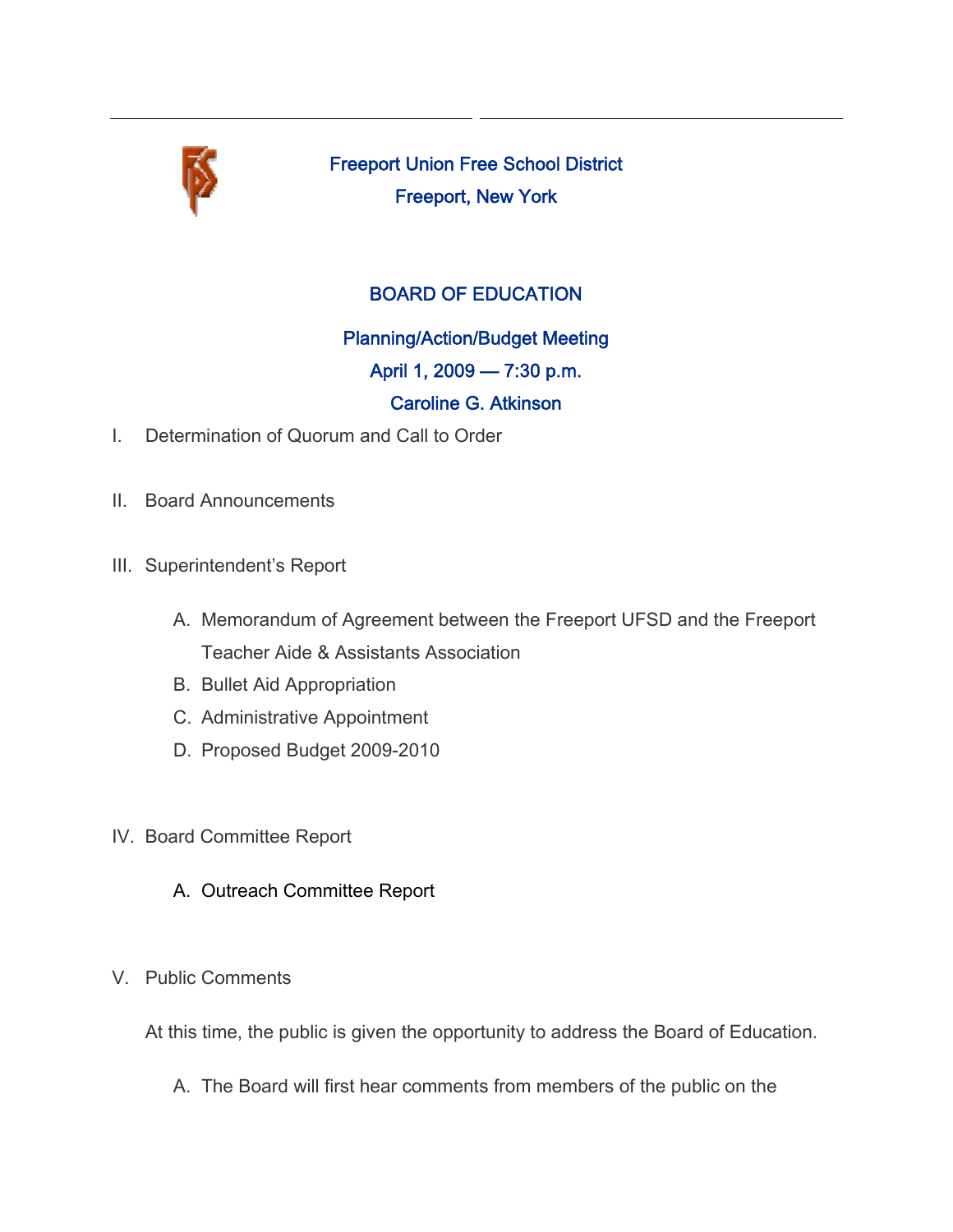Proposed 2009-2010 Budget. Please ask your questions at the beginning of your remarks. Commentary will be limited to four minutes.

B. Second, the public is given the opportunity to address the Board of Education on any topic. Each speaker will be allowed to address the Board once, for a maximum of four minutes.

The Board of Education and/or the Administration may respond at the conclusion of the question and comment portion of the meeting, or they may respond, verbally or in writing, at a later date.

#### VI. Items for Action

# A. Acceptance of the Minutes from the Committees on Special Education and Preschool Special Education:

January 30, 2009, February 2, 2009, February 3, 2009, February 4, 2009, February 6, 2009, February 12, 2009, February 23, 2009, February 24, 2009, February 26, 2009, February 27, 2009, March 3, 2009, March 5, 2009, March 9, 2009, March 10, 2009, March 12, 2009, March 13, 2009, March 16, 2009, March 25, 2009.

- B. Memorandum of Agreement between the Freeport UFSD and the Freeport Teacher Aide & Assistants Association
- C. Bullet Aid Appropriation
- D. Acceptance of EXCEL Capital Projects Bid Roof Replacements
- E. Acceptance of EXCEL Capital Projects Bid Masonry Repairs
- F. Resolution to Approve Student Travel to Baltimore, Maryland
- G. Administrative Appointment

VII. Review of the tentative Agenda for April 21, 2009 BOE Action/Budget Meeting

#### VIII.Board Comments